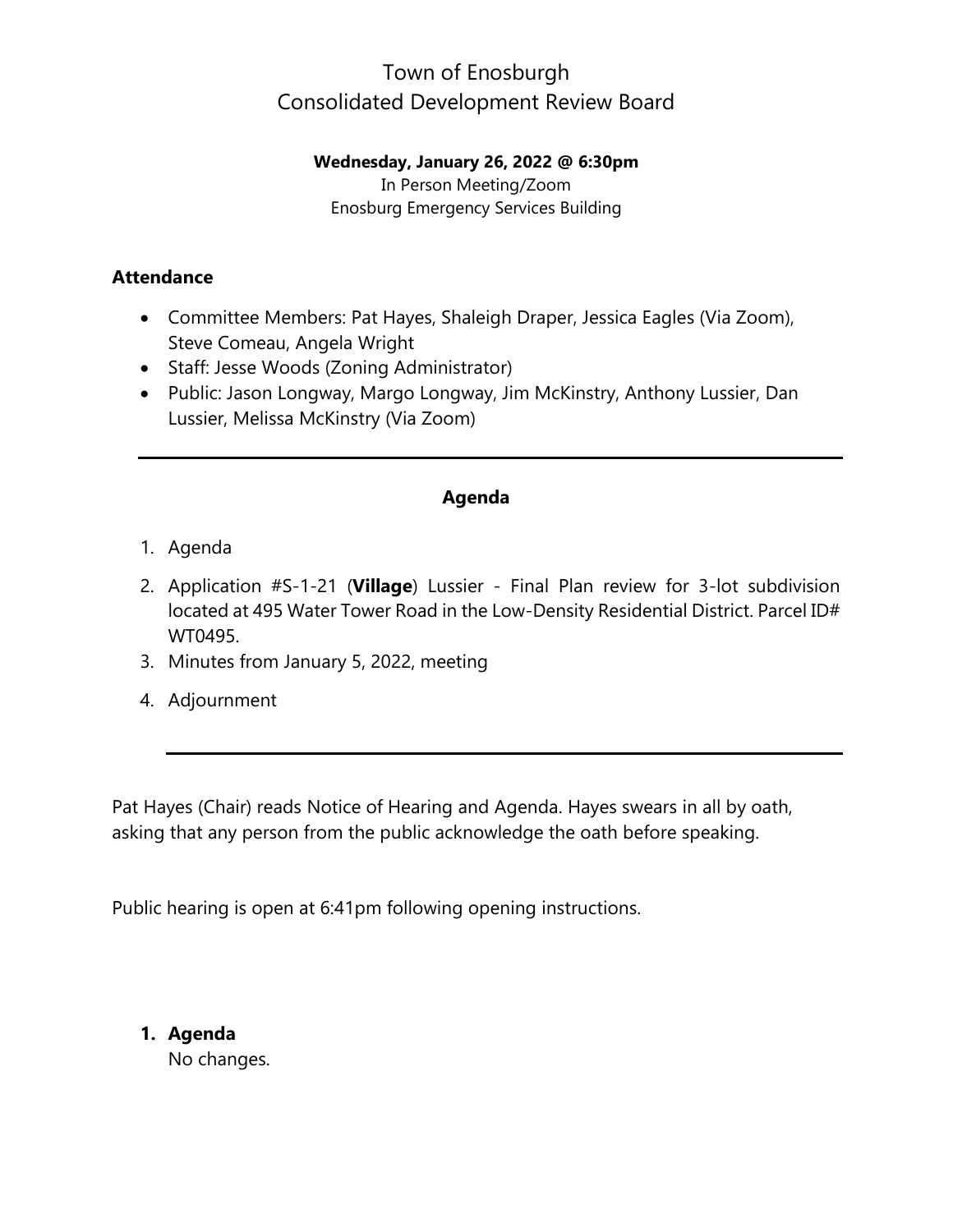# Town of Enosburgh Consolidated Development Review Board

### **2. Application #S-1-21 (Village) Lussier**

Hayes asks applicants Anthony Lussier and Daniel Lussier to present final plans.

Anthony Lussier informs the board that the final plans submitted are the materials requested from the DRB from previous meetings. Otherwise, there are no changes.

Hayes allows for public comments

Jason Longway raises concern for the language used on the final site plans submitted regarding guard rails. Per DRB Facts of Finding from approved preliminary plan review, "A guardrail system must be installed on the proposed driveway adjacent to the northerly line of the Longway property (Southside of the proposed driveway) upon completion of construction of proposed driveway". Longway would like clarification on what type of guard rail system would be approved and installed. Final plans indicate it would be boulders, possibly augmented by wooden rails. Abutters would prefer the guardrail not be boulders.

Longway questions who will be responsible to maintain the screening proposed. Longway would like it to be written as to who will be responsible for the dead plants being removed in the Spring.

Longways ask about spacing between proposed road, screening, and guard rail system without impeding on the boundary line. There are concerns that there would not be enough room to make a driveway, install guardrails and screening without being too close to the boundary.

Anthony Lussier explains that there would be more than enough room, and they would widen the driveway away from the Longway property, to fit all requirements.

Longway asked for clarification on the type of trees used for screening. DRB members address the proposed screening type.

Longway expresses concern for water, traffic, and ability to mitigate the amount of strain and impact the project will have on their property.

Abutters and DRB members question the language used on the final plans regarding proposed driveway vs. proposed road. Final plans list "existing road", where it should read "proposed driveway".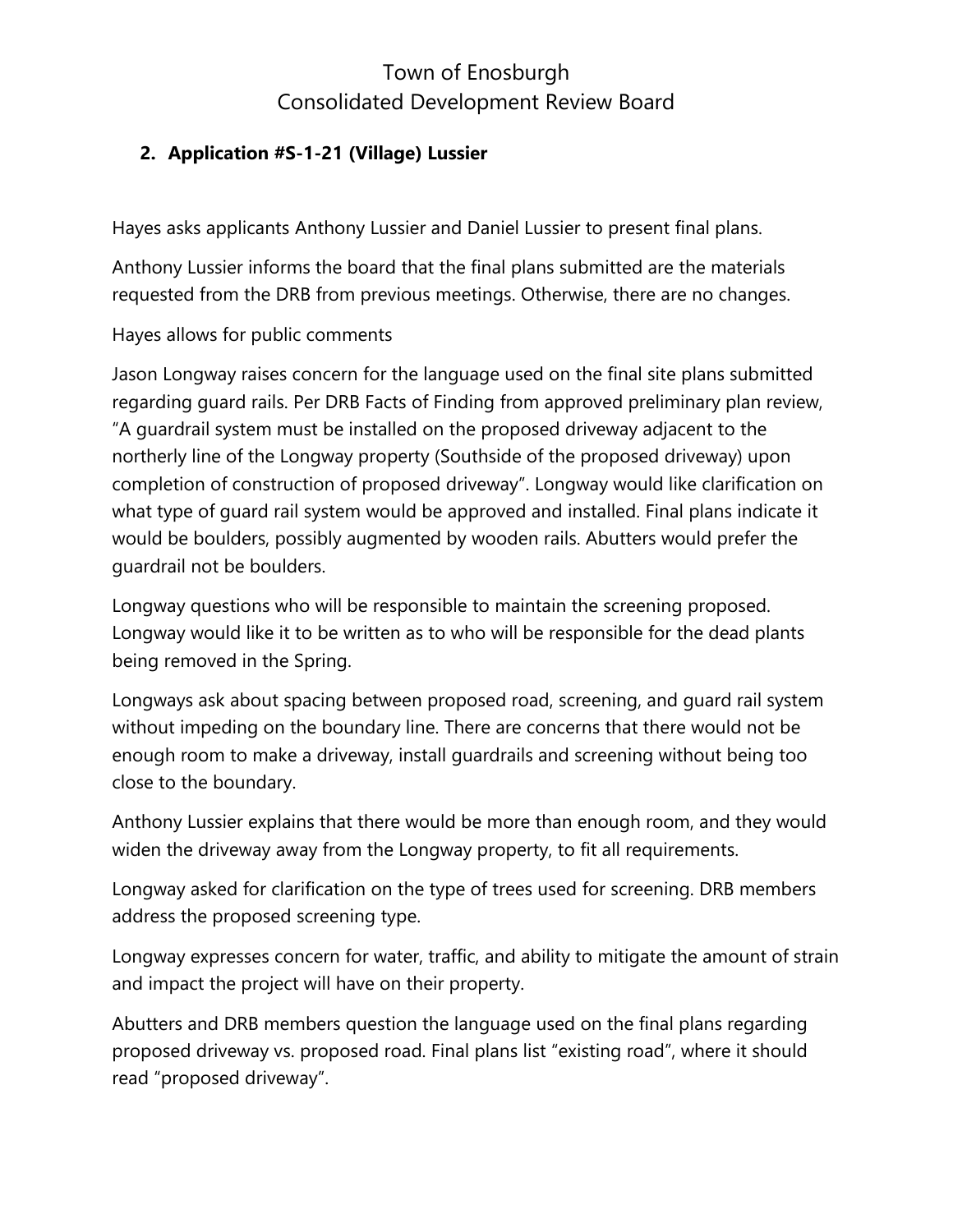# Town of Enosburgh Consolidated Development Review Board

Shaleigh Draper reminds the members of the public that the board will take all comments and concerns into consideration. The board will address questions and comments as they come, to the best of their ability, but the board may not have all the answers yet. No decisions will be made and given to the public until a deliberative session is held and decisions are made amongst the board members.

Jim Mckinstry expresses concern for another house using Wayne's World Road. He explains that the current condition of the road is not wide enough for multiple vehicles meeting one another in the driveway. Very concerned about additional traffic with the addition of another home. They question if Wayne's world should be widened to accommodate more traffic.

Margo Longway asks if there is a requirement for how wide a road or driveway needs to be for more than 2 houses.

Melissa Mckinstry asks the board for clarification in the bylaws, section 8.4, letter A, number 2, lists calming techniques. Hayes explains that is likely referring to speed bumps for slowing traffic.

Jim Mckinstry reminds the board in the beginning of this project process, they requested that a culvert be installed in the driveway to lot 1, so that water drains properly. After discussion it is clarified that there is a notation on sheet 1 of 6 that there are standards to be followed for all driveway construction, which includes specifications for culverts.

Mckinstry asks about the length of screening shrubs, which is clarified by Anthony and Dan Lussier.

Anthony Lussier explains that if the driveways are installed, they will be done per regulation and approved plans.

Angela Wright motions to close the public hearing. Steve Comeau seconds the motion. Motion passes unanimously. Public hearing closes at 8:30pm.

Jessica Eagles motions to enter deliberative session. Shaleigh Draper seconds the motions. Motion passes unanimously. Deliberative session begins at 8:35pm.

Jessica Eagle motions to table deliberative to a future date and time to be determined, Steve Comeau seconds the motion. Motion passes unanimously.